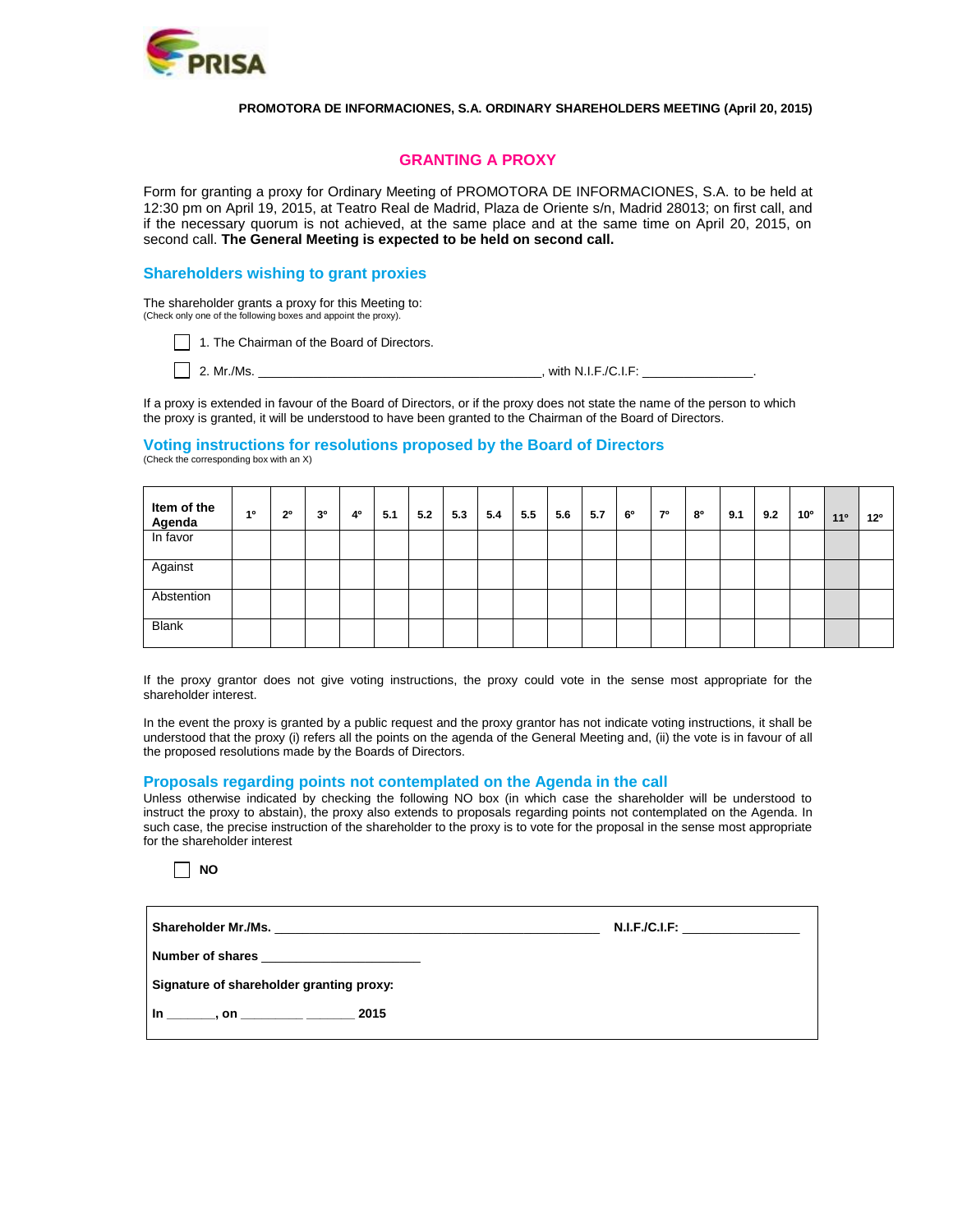

### **Conflict of interest**

For purposes of articles 523 and 526 of the Capital Companies Act, it is noted that if the Chairman as well as the other directors of the Company may have a conflict of interest regarding point 10º (Non-binding voting on the Remuneration Policy Report) of the Agenda.

Likewise the director Mr Jose Luis Sainz Díaz has a conflict of interest regarding point 4 of the Agenda (Ratification of the appointment by cooptation and election of said director).

Further, Directors may have a conflict of interest regarding the proposed resolutions, if any, presented apart from the Agenda, if, among other circumstances, they relate to removal of a director or imposition of liability thereon.

If the appointed proxy has a conflict of interest when voting on any of the proposals that, whether or not on the Agenda, are submitted to the General Meeting, and the proxy grantor has not given precise voting instructions, the proxy should refrain from voting for the points on which having a conflict of interest, have to vote on behalf of the shareholder.

## **AGENDA**

1º.- Review and, if applicable, approval of the annual accounts (balance sheet, profit and loss account, statement of recognized income and expense, statement of changes in equity, of cash flow statement and notes to the financial statements) and management reports for both the company and the consolidated group for the 2014 financial year, and the proposed distribution of profits.

2º.- Approval of the Board of Directors' management of the company in the 2014 financial year.

3º.- Adoption of the necessary resolutions regarding the auditors of the company and its consolidated group for the 2015 financial year, pursuant to the provisions of Article 42 of the Commercial Code and Article 264 of the Companies Act.

4º.- Ratification of the appointment by cooptation and election of Director Mr Jose Luis Sainz Díaz.

5- Amendment of the articles of the Bylaws set forth below to, as appropriate: (i) adapt them to the new wording of the Capital Companies Act given by Law 31/2014 of 3 December 2014; (ii) include certain measures in the area of good governance; and (iii) make some technical, formal, systematic or grammatical improvements.

5.1. Amendment of Articles 13, 14 and 15 ("General Meeting of Shareholders"), 17, 17 bis, 18, 20, 21, 21 bis, 21 ter, 21 quater, 22 and 23 ("The Board of Directors") to adapt them to the new wording of the Capital Companies Act.

5.2. Amendment of Article 12 relating to the powers of the General Meeting of Shareholders, in order to adapt it to the new wording of the Capital Companies Act and include the provision stating that the General Meeting may not issue instructions to the Board or submit to it for its authorisation any decisions regarding management matters.

5.3. Amendment of Article 15 bis, relating to special resolutions of the General Meeting of Shareholders, to replace the requirement for a reinforced majority for the adoption of certain resolutions with the rules set forth in Article 201 of the Capital Companies Act and to remove the reference to Class B shares, which have ceased to exist.

5.4. Deletion of Articles 25 and 28 relating to directors' remuneration, and inclusion of their content in Article 19 ("Compensation of Directors"), which is amended for that purpose and for the purpose of adapting its wording to the Capital Companies Act.

5.5. Amendment of Article 26 on replacements and appointments to the Board of Directors, in order to remove the requirement that a person can only be appointed to the Board by cooptation if he or she is a shareholder, in accordance with the Capital Companies Act.

5.6. Amendment of Articles 1, 3, 4 and 5 (relating to "General Provisions"); Articles 6, 7, 8 and 9 (relating to "Share Capital and Shares"); Article 11 ("Bodies"); Article 16 ("Implementation of Corporate Resolutions"); Articles 29 bis and 29 ter ("Annual Corporate Governance Report and Website"); Articles 32, 33 and 34 ("The Company's Financial and Administrative Regime"); Articles 35, 36 and 38 (relating to "Winding Up and Liquidation"); and Article 39 ("Referral to the Act"), in order to make technical, formal, systematic or grammatical improvements.

5.7. Renumbering of the articles and approval of a consolidated text of the Bylaws as a result of the above amendments.

6º.- Amendment of the following articles of the General Shareholders Meeting Regulation to adapt them to the new wording of Capital Companies Act given by Act 31/2014 of 3 December 2014, and to make improvements and corrections of a purely technical, formal, systematic or grammatical nature: Article 1 (The General Meeting), Article 2 (Powers of the Board), Article 3 (Kinds of Meetings), Article 4 (Call), Article 5 (Publication of Call ), Article 6 (Shareholders' Right to Information Prior to Meeting), Article 7 ( Right of Attendance), Article 8 (Proxies), Article 9 ( Public Proxy Solicitation), Article 11 (Formal Requirements and Terms for Voting by Mail or Remote Electronic Means of Communication), Article 12 (Place of Meeting), Article 13 (Security and Logistics), Article 14 (Meeting Officers, Chairman and Secretary of the General Meeting), Article 15 (Required Presence of Notary), Article 17 (Quorum), Article 18 (Conduct of General Meeting), Article 19 ( Request for Information during General Meeting), Article 20 (Voting), Article 21 Scheme for Adoption of Resolutions), Article 23 ( Minutes of Meeting), Article 24 ( Publicity of Resolutions ), Article 25 (Dissemination of Meeting Regulation), Article 26 (Interpretation and Amendment), Article 27 (Approval and Effectiveness). Approval, if any, as a result of the above changes, a consolidated text of the General Shareholders Meeting Regulation.

7º.-. Delegation of authority to the Board of Directors to increase capital, on one or more occasions, with or without share premium -with the power to exclude pre-emption rights, if any-, on the terms and conditions and at the times contemplated in Article 297(1)(b) of the Capital Companies Act. Revocation of the authorisation granted at the General Shareholders Meeting of 22 June 2013 under the point nine of the agenda therefor.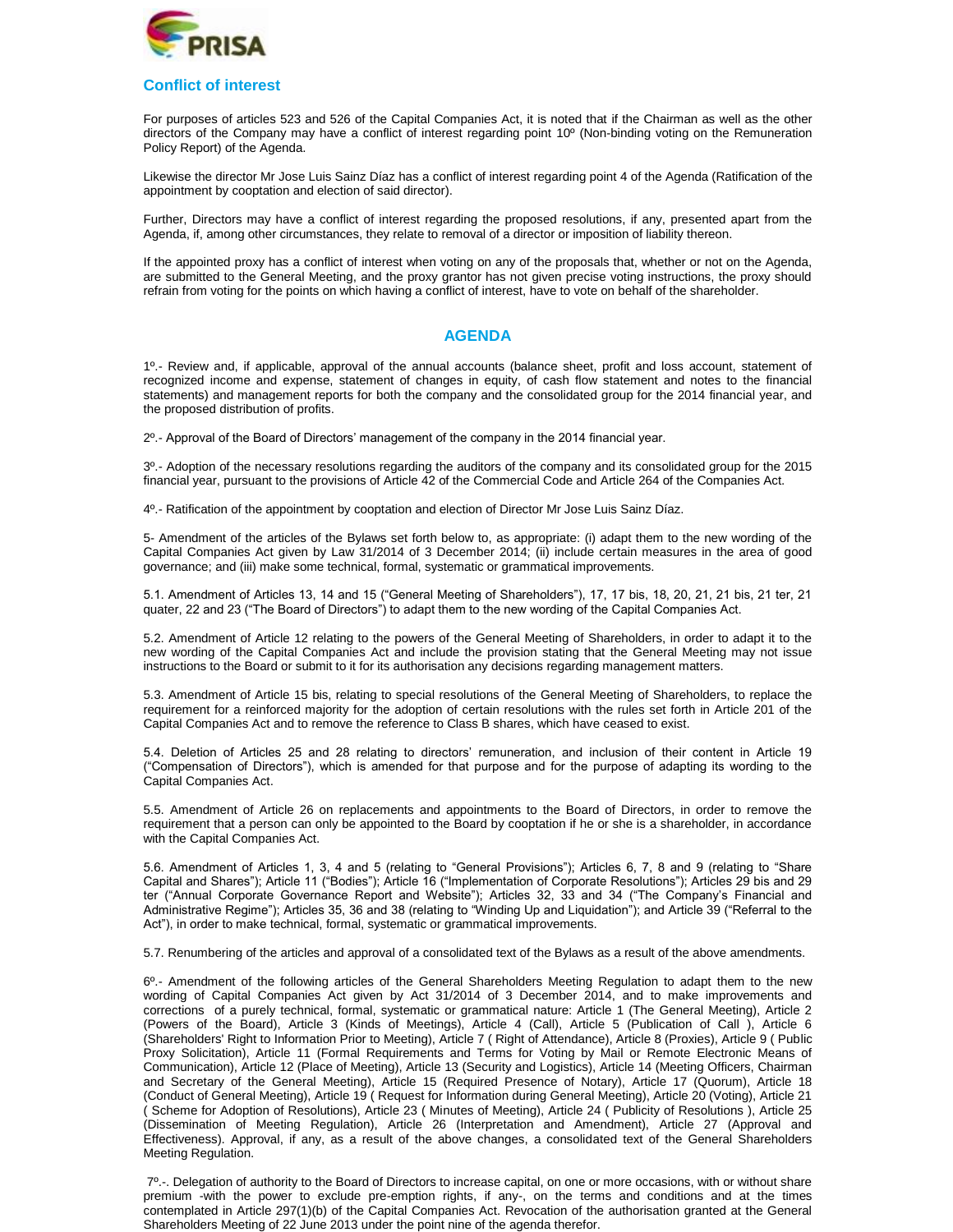8<sup>o</sup>.- Delegation of authority to the Board of Directors to issue fixed income securities, both straight and convertible into shares of new issuance and/or exchangeable for shares that have already been issued of Promotora de Informaciones, S.A. (Prisa) or other companies, warrants (options to subscribe new shares or to acquire shares of Prisa or other companies), bonds and preferred shares. In the case of convertible and/or exchangeable securities or warrants, setting the criteria to determine the basis of and the methods of conversion, exchange or exercise; delegation of powers to the Board of Directors to increase capital by the amount required for the conversion of securities or for the exercise of warrants, as well as for the exclusion of pre-emption rights of shareholders and holders of convertible debentures or warrants on newly-issued shares.

Revocation, in the unused part, of the resolution delegating authority for issuance of convertible and/or exchangeable bonds adopted by the General Meeting of shareholders of 22 June 2013, under point ten of the agenda therefor

9º.- Capital Decrease for the sole purpose of permitting the adjustment of the number of shares for the reverse stock split and subsequent reverse stock split in a ratio of one (1) new share for every thirty old shares.

9.1. Capital Decrease for the sole purpose of permitting the adjustment of the number of shares for the reverse stock split proposed in item 9.2. on the agenda and amendment to Section 6.1. of the Company's Bylaws

9.2. Reverse stock split in a ratio of one (1) new share for every thirty old shares and amendment to Section 6.1. of the Company's Bylaws.

10º.- Non-binding voting on the Annual Report on [Remuneration of the Directors.](http://www.prisa.com/uploads/ficheros/arboles/descargas/201403/descargas-remuneration-policy-report-en.pdf)

11º.- Information to the Shareholders on amendments to the Regulations of the Board of Directors.

12º.- Delegation of Powers.